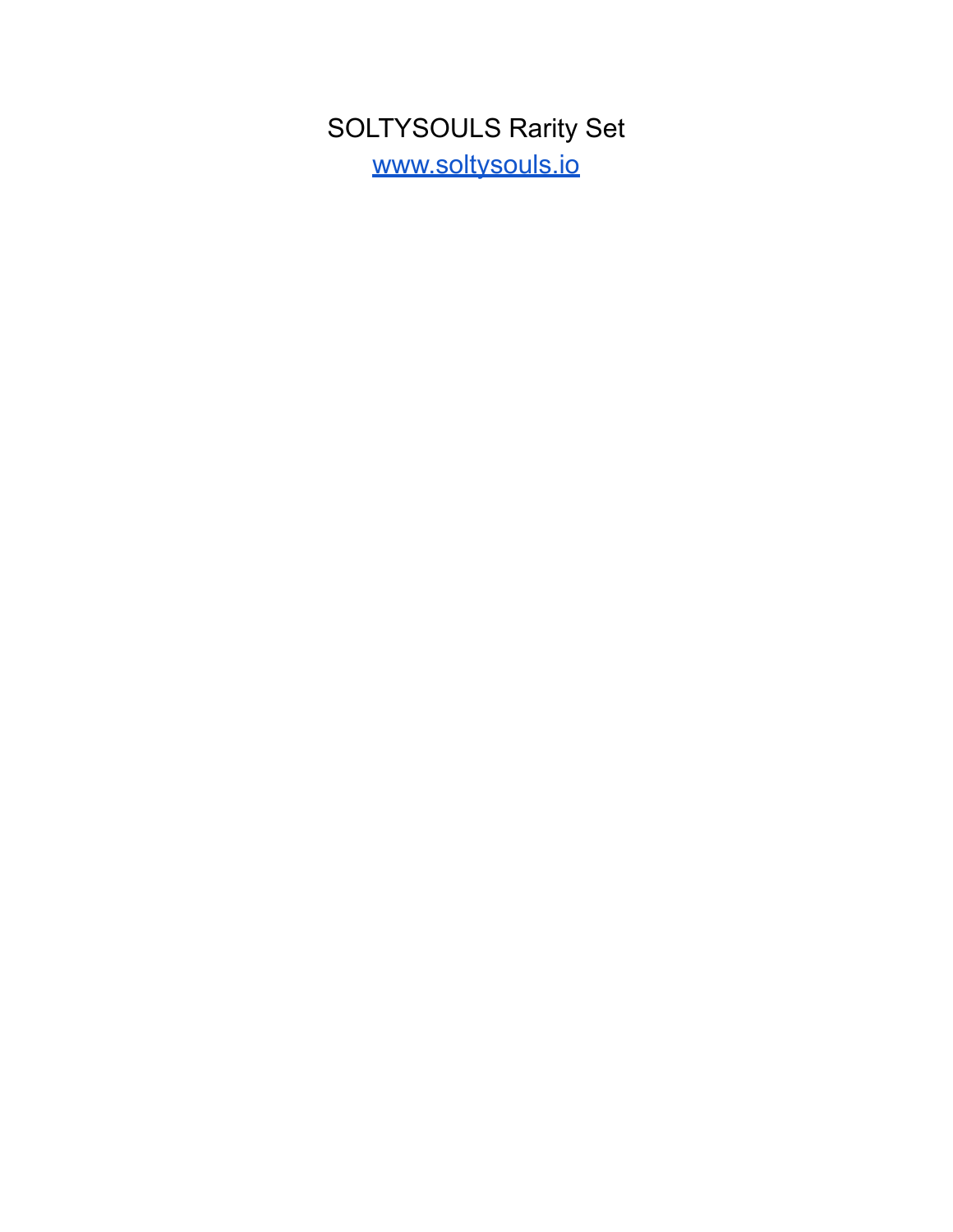aquamarine ---> 8% blue ---> 9% deepblue ---> 8% ethereal ---> 3% gray ---> 9% green ---> 8% heaven ---> 3% hell ---> 3% magent ---> 9% red ---> 9% sky ---> 3% UniqueCopper ---> 1% UniqueEthereal ---> 1% UniqueGold ---> 1% UniqueSilver ---> 1% white ---> 8% yellow ---> 8% yellowStrong ---> 8%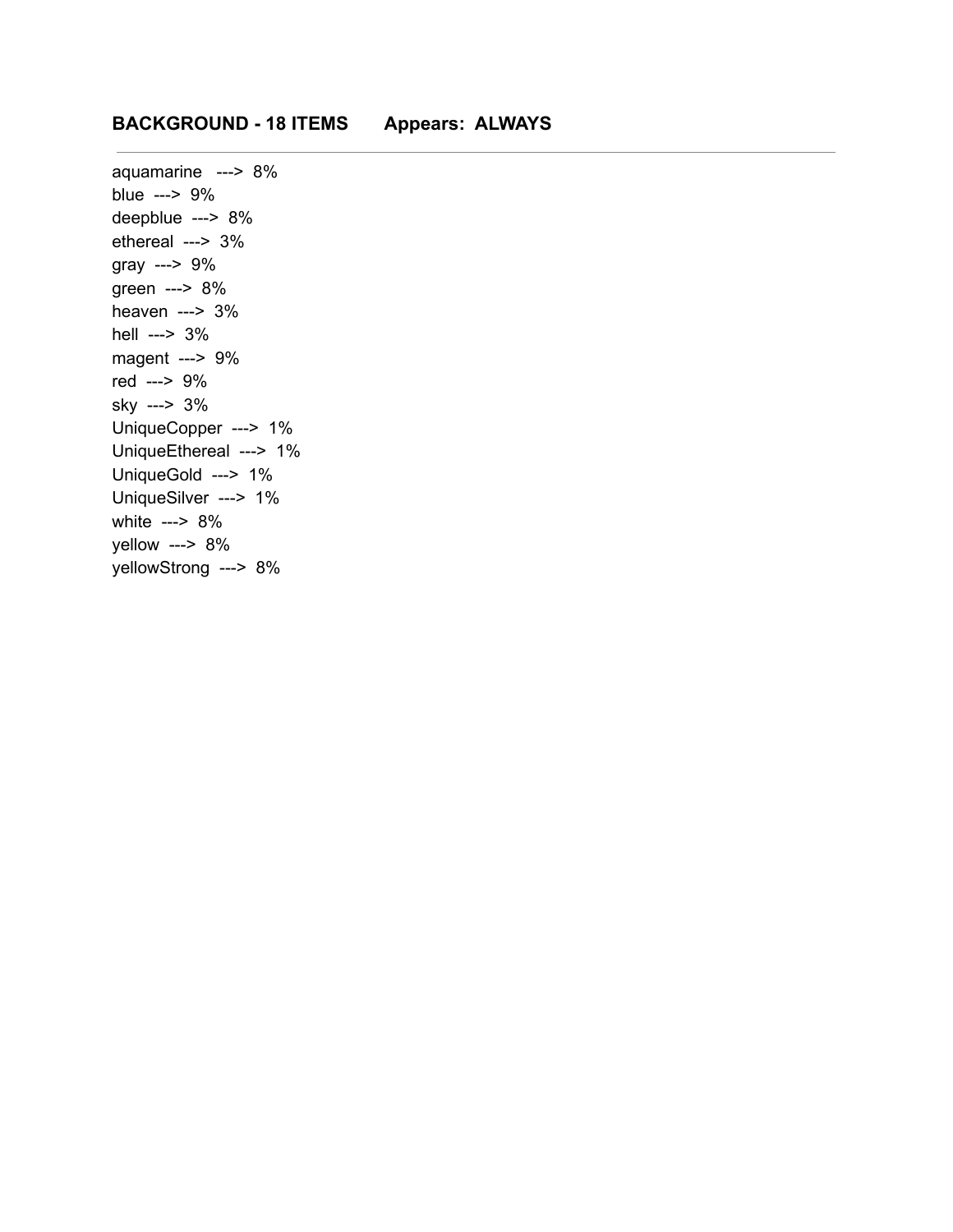## **BODY - 25 ITEMS Appears: ALWAYS**

blue ---> 6% bluechaos ---> 3% BlueOcean ---> 5% copper ---> 1% EmeraldChaos ---> 3% ethereal ---> 3% Flame ---> 3% gold ---> 1% gray ---> 5% green ---> 6% greenForest ---> 5% greenKeyLime ---> 5% magent ---> 5% Magentethereal ---> 5% orange ---> 6% rainbow ---> 3% redFire ---> 1% red ---> 5% rose ---> 6% RoseGold ---> 5% silver ---> 1% SolanaSoul ---> 1% turquoise ---> 6% white ---> 5% yellow ---> 5%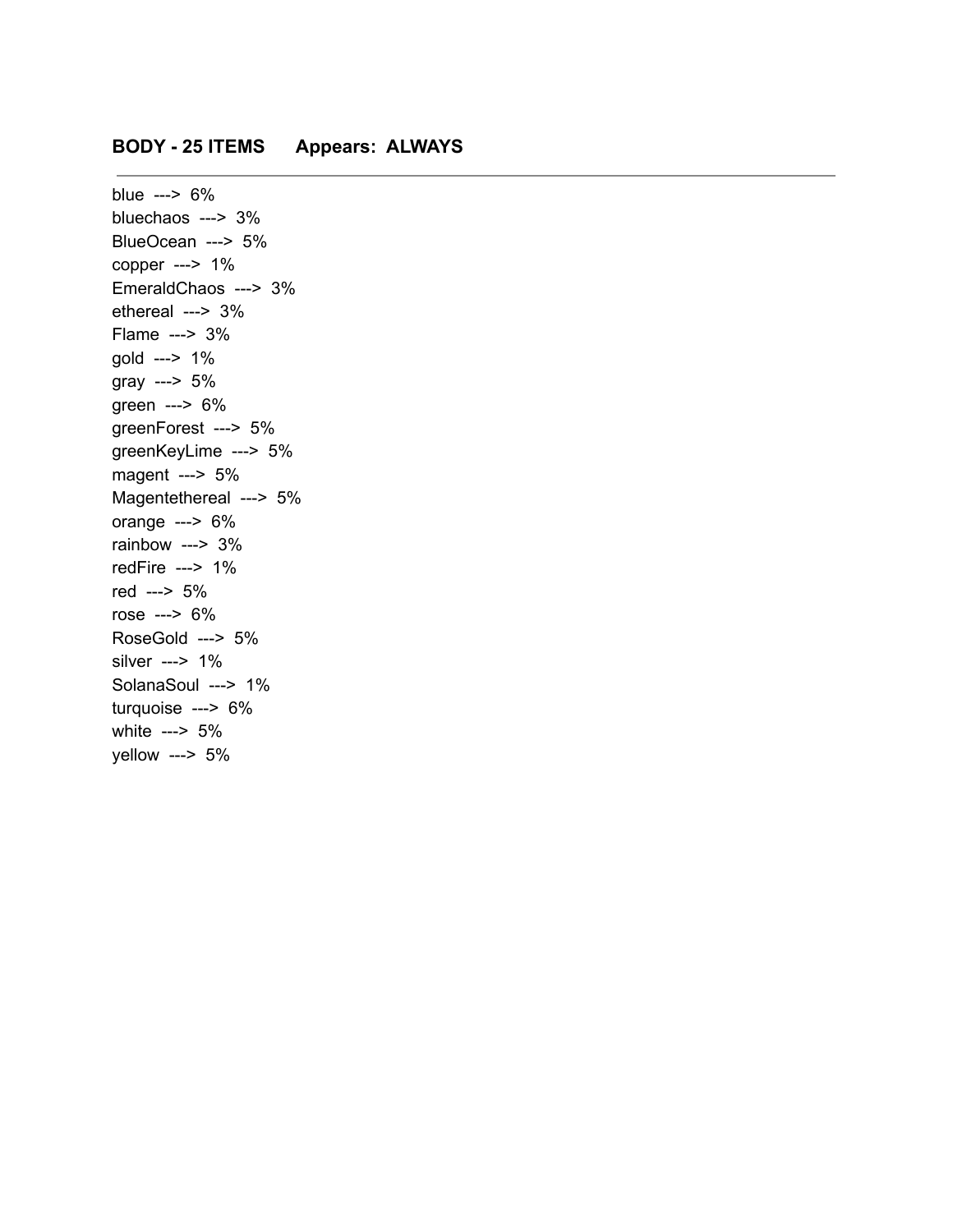## **CHEEK - 13 ITEMS Appears: 26%**

cheekEmbarrased ---> 2% cheek1 ---> 2% cheekhearts ---> 2% cheeknaruto ---> 2% cheekOval ---> 2% cheekOval2 ---> 2% cheekpitched ---> 2% cheekRounded ---> 2% cheekrounded2 ---> 2% cheekRoundedBig ---> 2% cheekVeryEmbarrassed ---> 2% cheekVLines ---> 2%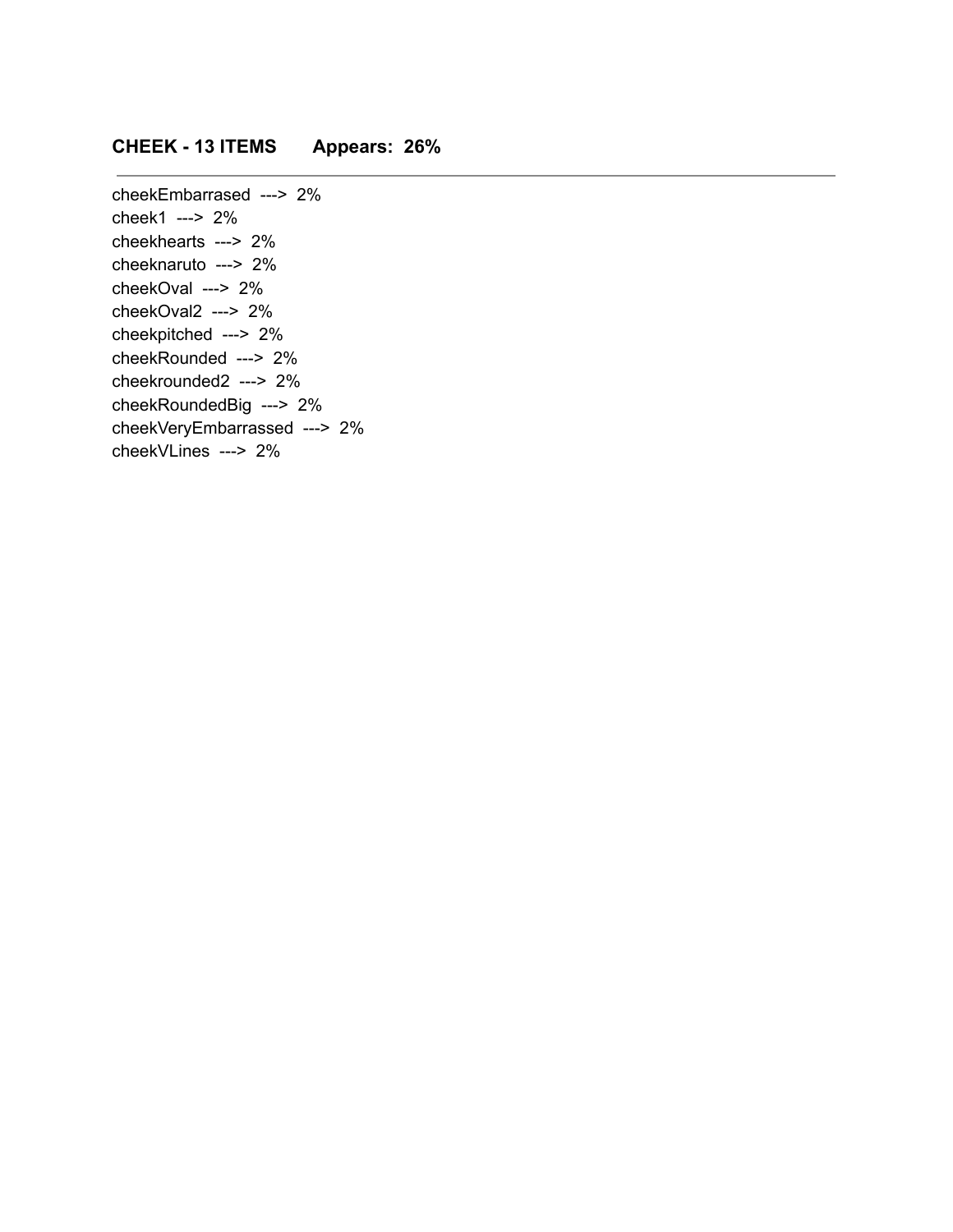### **COMPLEMENT - 29 ITEMS Appears: 29%**

Airpods ---> 1% Anime Angry ---> 1% Anime Band ---> 1% Anime drop ---> 1% Anime Globe ---> 1% Anime Stars ---> 1% BodyRing Copper ---> 1% BodyRing Emerald ---> 1% BodyRing Gold ---> 1% BodyRing Silver ---> 1% EarRing Copper ---> 1% EarRing Emerald ---> 1% EarRing Gold ---> 1% EarRing Silver ---> 1% Fire Ethereal ---> 1% Fire ---> 1% Headphones ---> 1% Necklace Copper ---> 1% Necklace Emerald ---> 1% Necklace Gold ---> 1% Necklace Silver ---> 1% Scar 2 ---> 1%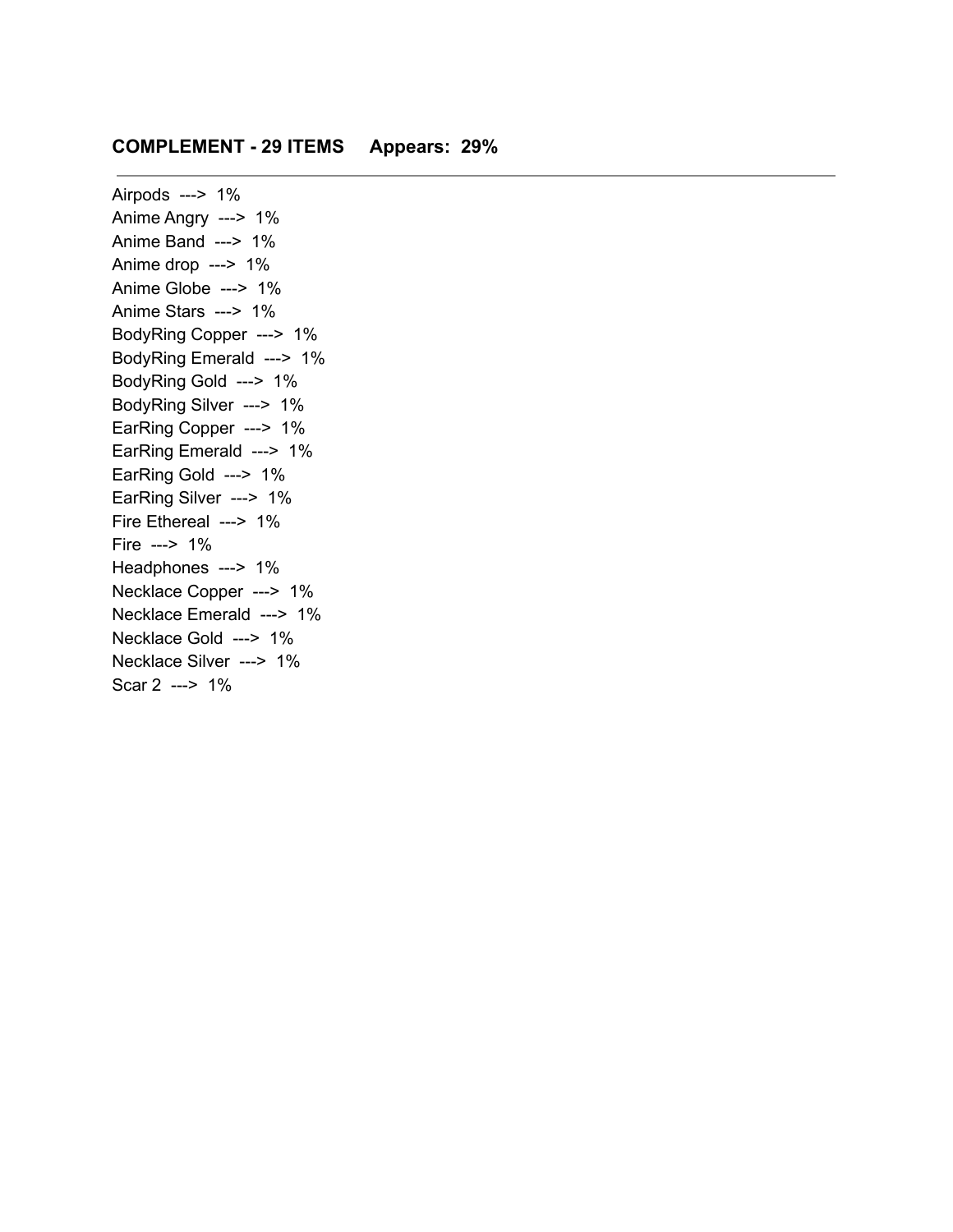#### **EYES - 51 ITEMS Appears ALWAYS**

ahh ---> 2% alien ---> 2% alone ---> 2% angry ---> 2% anime1 ---> 3% anime2 ---> 2% anime3 ---> 2% anime4 ---> 2% anime5 ---> 2% anime6 ---> 2% anime7 ---> 2% anime8 ---> 2% anime9 ---> 2% Bitcoin ---> 1% bomb ---> 1% bruh ---> 2% Button Blue ---> 2% Button Red ---> 2% closed ---> 2% ciclope ---> 2% crazy ---> 2% crock ---> 2% cross ---> 2% cry ---> 2% cute ---> 2% dead ---> 2% devil ---> 2% dull ---> 2% Ethereum ---> 1% Flame ---> 2% glasses1 ---> 2% glasses2 ---> 2% glasses3 ---> 2% glasses4 ---> 2% glasses5 ---> 2% granny ---> 2% happiness ---> 2% hearts ---> 2% High ---> 2% nice ---> 2% pirate ---> 2%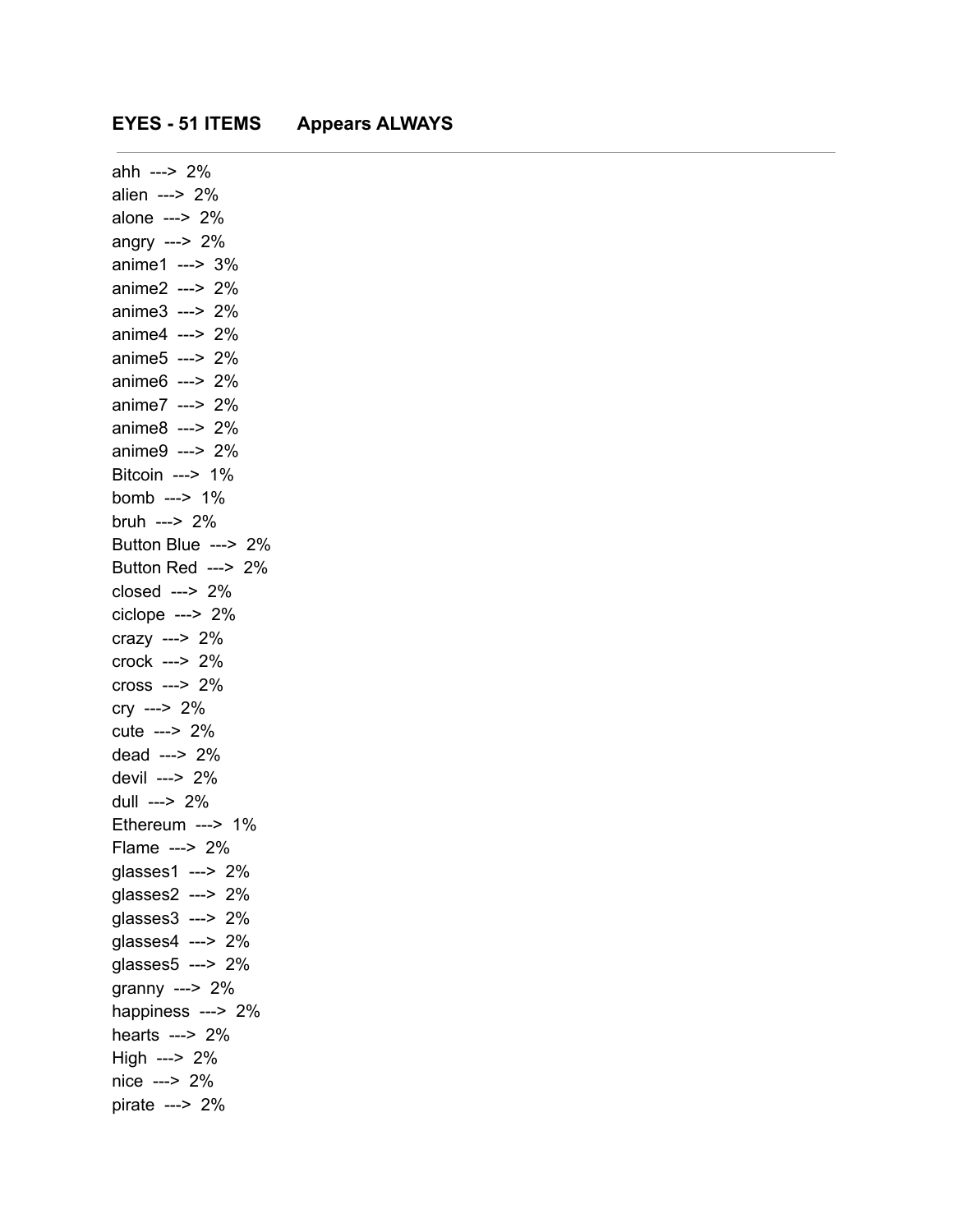pitched ---> 2% redcross ---> 2% sleepy ---> 2% Solana ---> 1% spark ---> 2% Spider ---> 2% stars ---> 2% tip ---> 2% tired ---> 2% wink ---> 3%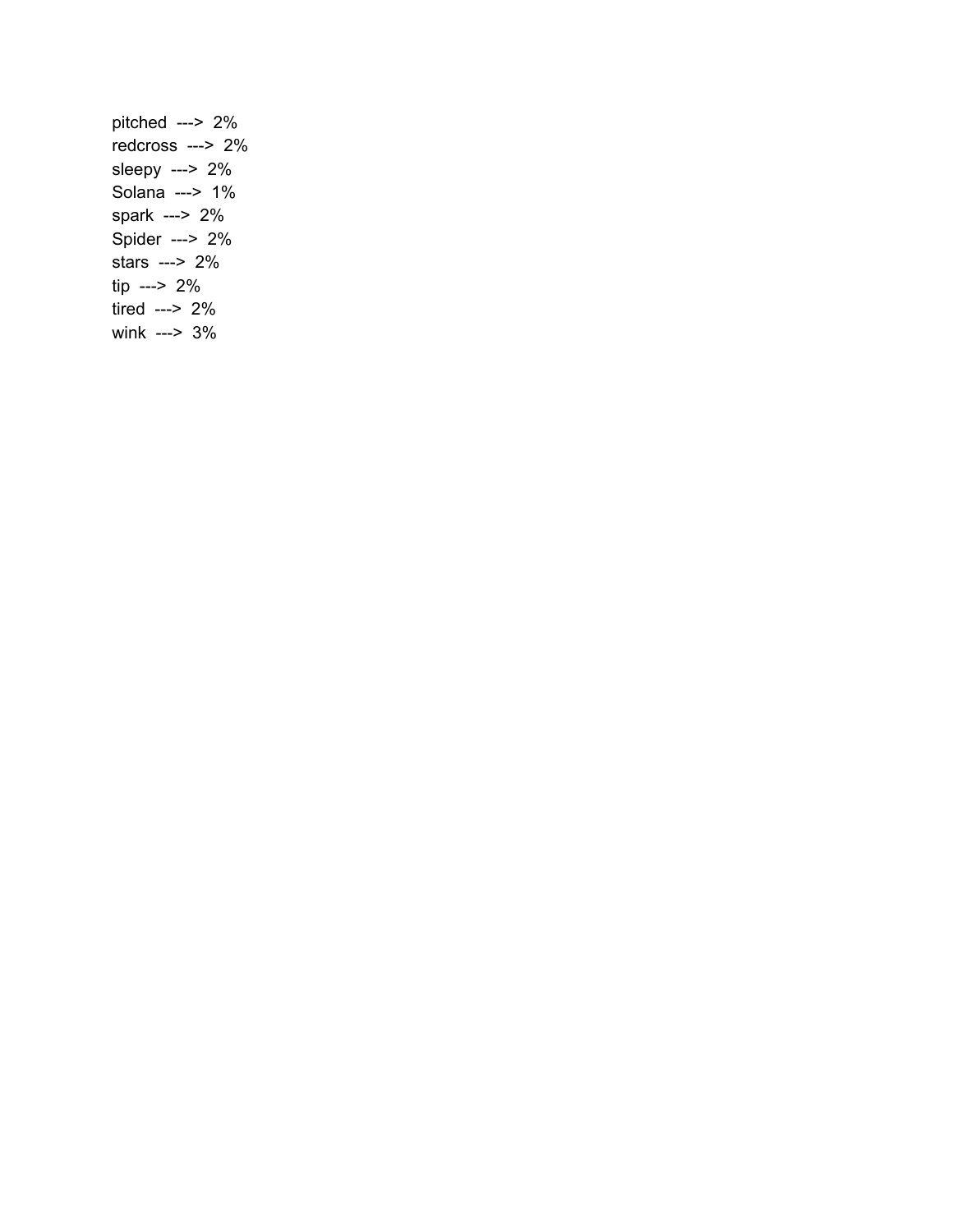## **FACE COMPLEMENT - 16 ITEMS Appears: 30%**

Bitcoin ---> 1% bowtie1 ---> 3% bowtie2 ---> 3% Dollar ---> 1% Ethereum ---> 1% Euro ---> 1% Mask ---> 1% mustache1 ---> 2% mustache2 ---> 2% mustache3 ---> 2% mustache4 ---> 2% solana ---> 1% tie1 ---> 3% tie2 ---> 4% winner ---> 2%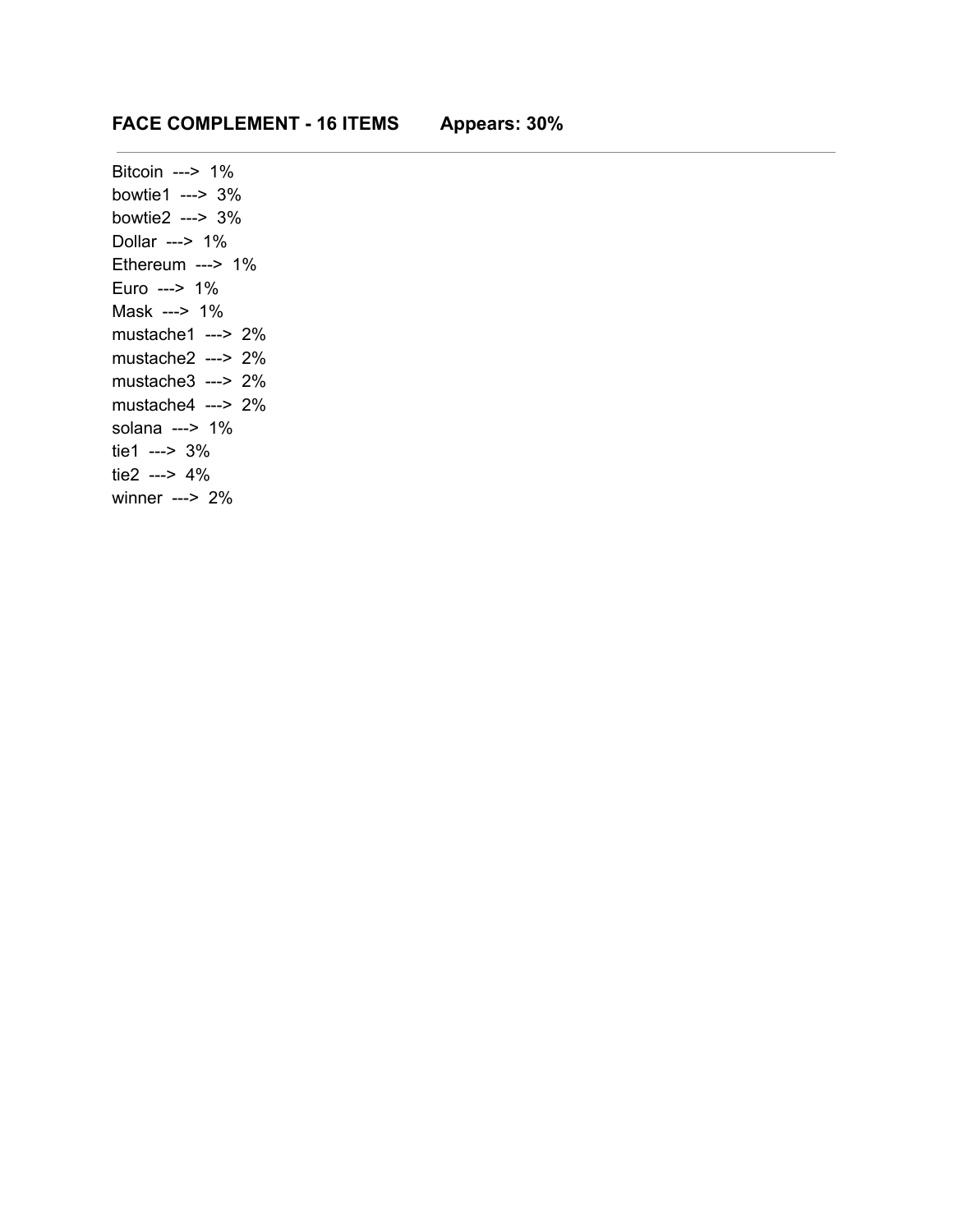affro ---> 1% alien ---> 1% angel ---> 2% Birthday ---> 1% Bomb ---> 1% child ---> 1% chinesse ---> 1% Clown ---> 1% demon ---> 1% elegant ---> 1% Ethereal Hat ---> 1% ewook ---> 1% Flame ---> 1% jiraffe ---> 1% king ---> 1% merlin ---> 1% pirate ---> 1% pirateboss ---> 1% Punk Ethereal ---> 1% Punk Red ---> 1% ring ---> 1% santa ---> 1% Shit ---> 1% valkyrie ---> 1% vampire ---> 2%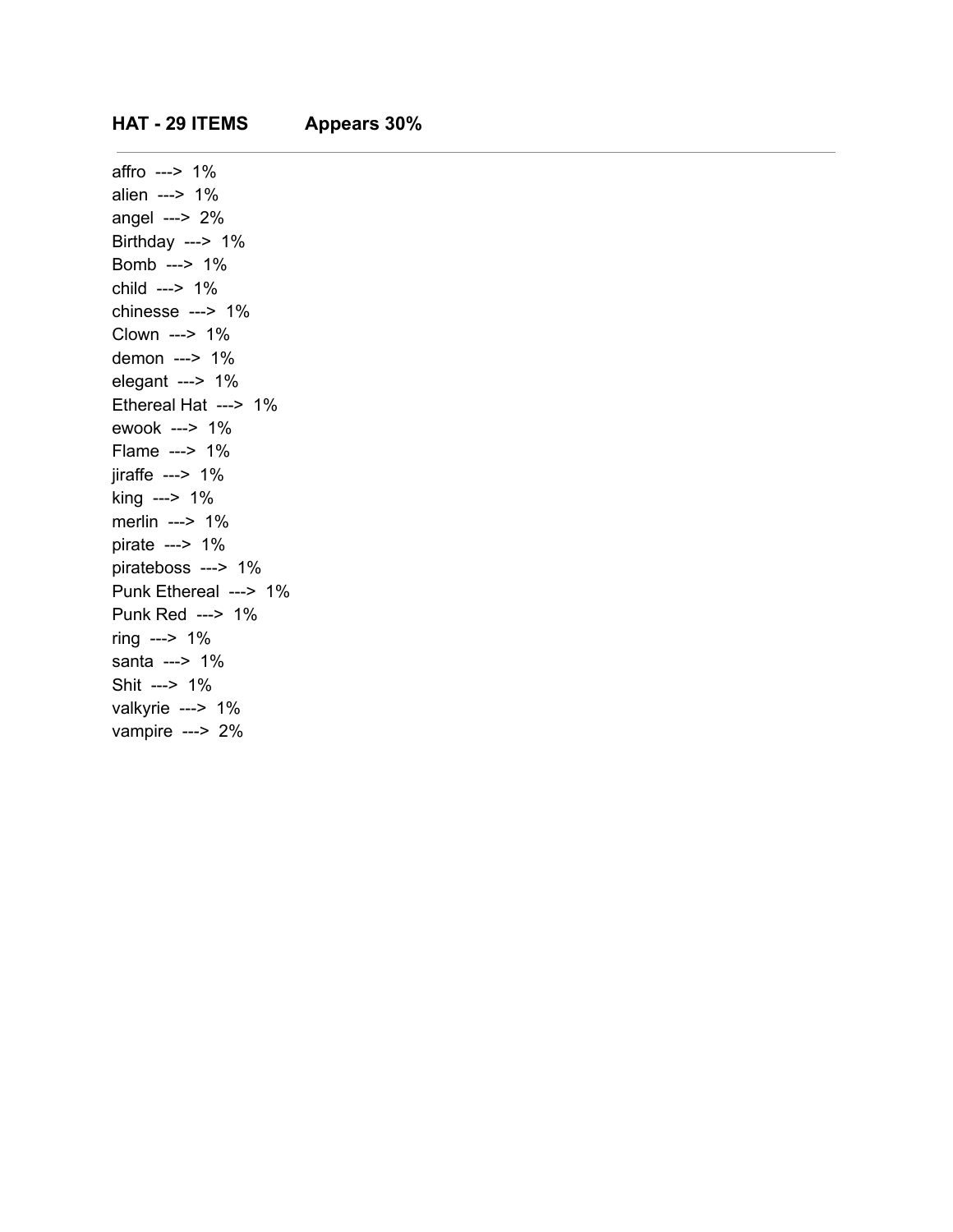# **MASK - 6 ITEMS Apperas: 5%**

Japanesse Kodama ---> 1% Scream ---> 1% SquidGame Circle ---> 1% SquidGame Square ---> 1% SquidGame Triangle ---> 1%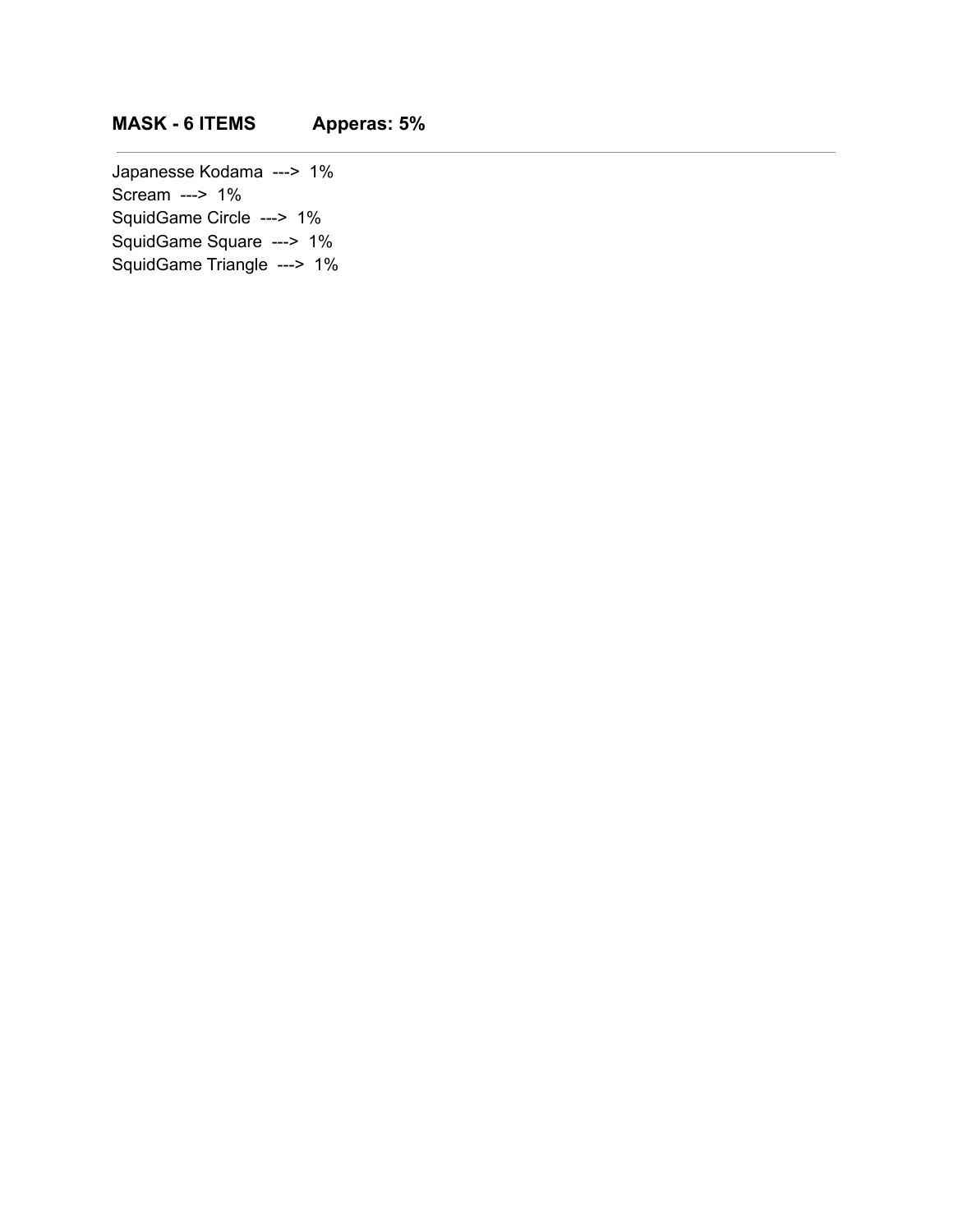angry ---> 2% Anime Angry ---> 3% Anime GRR ---> 3% Anime Mud ---> 3% Anime Scary ---> 3% Anime Surprise ---> 3% Anime upset 2 ---> 3% Anime upset 3 ---> 3% Anime upset ---> 3% anime1 ---> 3% anime2 ---> 3% anime4 ---> 3% anime3 ---> 3% anime5 ---> 3% ashamed ---> 2% bunny ---> 2% cat ---> 2% crazy ---> 3% eat ---> 2% fat ---> 2% happy ---> 2% happyVamp ---> 3% heart ---> 5% hungry ---> 2% ill ---> 2% indiferent ---> 2% kiss ---> 2% mad ---> 4% midVamp ---> 4% sad ---> 2% silence ---> 2% sneaky ---> 2% strong ---> 2% surprise ---> 2% tonge2 ---> 2% tongue ---> 2% unsneaky ---> 2% wow ---> 2% youngVamp ---> 2% yuppie ---> 2%